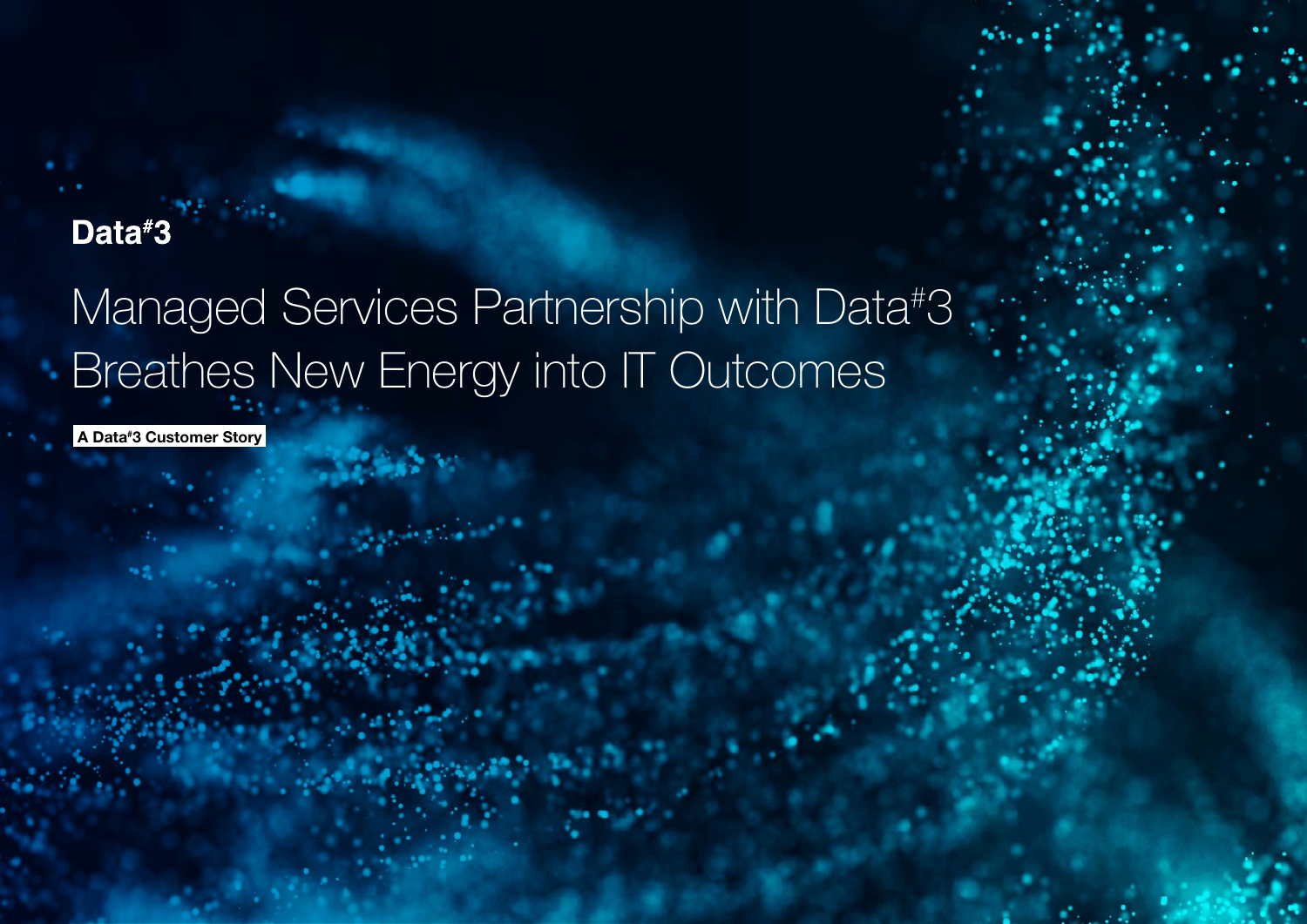# Data#3

### ABOUT COMPANY

This Data# 3 customer organisation is responsible for ensuring the availability of essential energy services to Australians across the country. Providing a consistent service is of utmost importance, but frustrations with the incumbent managed service provider had created a raft of challenges for this customer. In particular, an unwillingness to rectify issues with a piece of key infrastructure had led to instability. Additionally, poor overall visibility was affecting service provision.



### **OBJECTIVE**

After struggling to find a managed service provider that offered the right fit, an energy industry organisation sought a partner to address infrastructure instability and create a foundation for digital transformation.



# **APPROACH**

Successful engagement with a managed service provider hinges on finding the right fit, both from a technical standpoint and in terms of organisational culture. When this customer found its needs were not met by their incumbent, a request for proposal ("RFP") was issued. Respondents were assessed against detailed criteria to find the best match.



## **FUN FACT**

By 2023, 50% of enterprises will utilise a cloud managed service provider to run some portion of their hyperscale cloud deployments, up from less than 20% in 2018.

Gartner (2018), Public Cloud Infrastructure Operations and Management Is a Shared Responsibility Model [Online] https://blogs.gartner.com/rene-buest/2018/12/14/publiccloud-infrastructure-operations-and-management-is-a-shared-responsibility-model/



success our customer has been able to achieve by leveraging Data# 3's Managed Services, and we look forward to seeing what that means for them in the future.

Paul Crouch, General Manager, NSW / ACT, Data# 3

### **BENEFITS**

- 24/7/365 incident response and resolution
- Improved infrastructure reliability
- A well-monitored environment, providing greater visibility
- Consistent service and support levels
- Improved user satisfaction
- Improved confidence in IT to deliver supportive outcomes

## **TECHNOLOGY**

⊠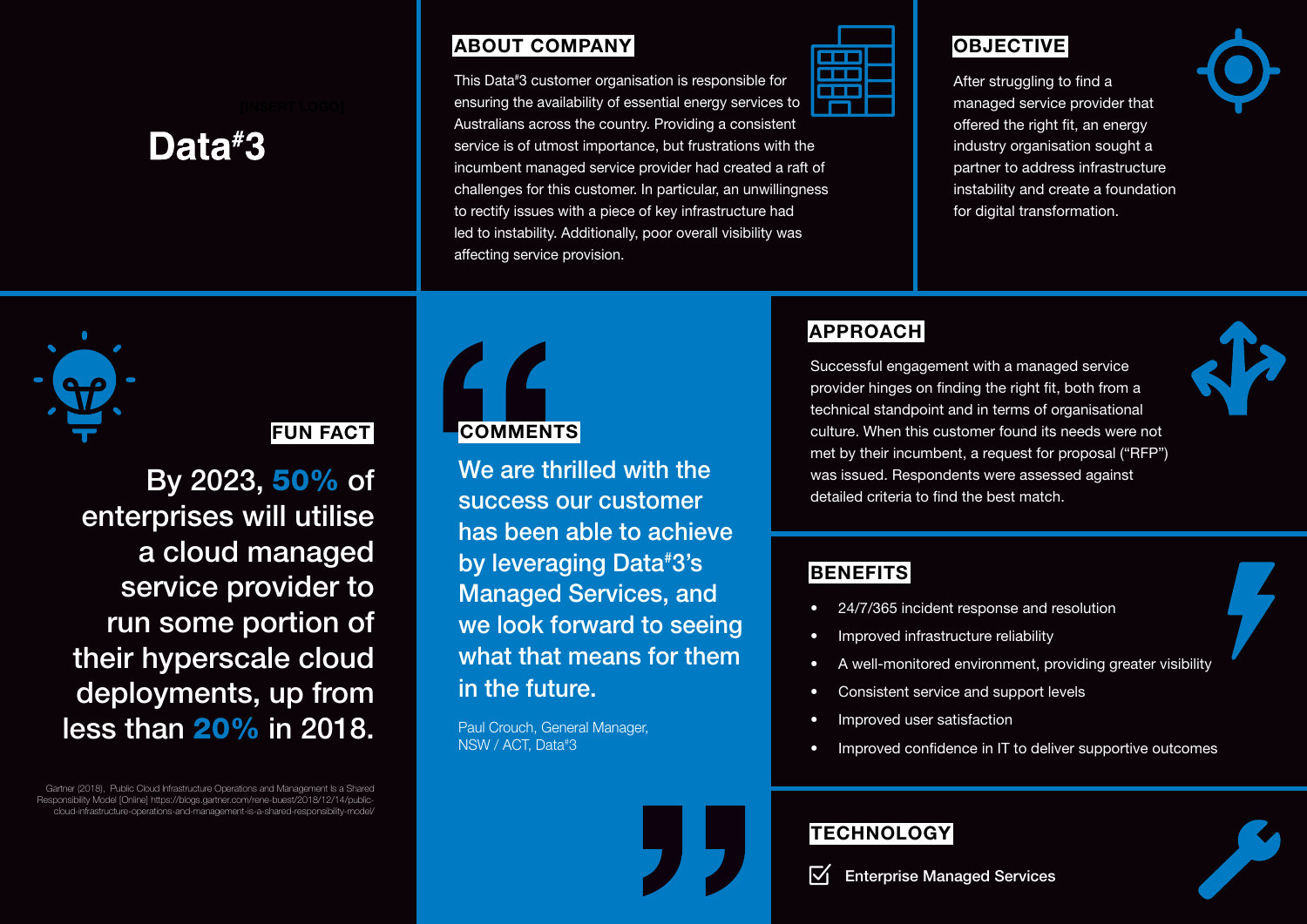#### The Background

This Data# 3 customer organisation is responsible for ensuring the availability of essential energy services to Australians across the country. Providing a consistent service is of utmost importance, but frustrations with the incumbent managed service provider had created a raft of challenges for this customer. In particular, an unwillingness to rectify issues with a piece of key infrastructure had led to instability. Additionally, poor overall visibility was affecting service provision.

### **The Challenge**

Organisations in the energy industry play a vital role in ensuring that the security, reliability and cost of energy are managed to benefit Australian families and businesses. In turn, there is a strong dependency on their IT departments to enable users to perform daily tasks. While a managed service provider should support and enhance the capabilities of the in-house IT team, for this customer, this was not always the case.

*"Understanding our customers' business needs is a high priority for Data# 3. Knowing where they are right now, and where they are looking to go, helps ensure the technology they are investing in will take them there,"* said Data# 3's General Manager for NSW and ACT, Paul Crouch.

The customer had an existing service provider, however they experienced inconsistent levels of support, and the service provider's responsibilities were not dependably executed. The detrimental situation was exacerbated by the service provider's high staff turnover. The end result highlighted an issue with the existing provider's understanding of the customer's systems, and a lack of capability with key infrastructure.

*"We make it a priority to gain an understanding of the key infrastructure our customers use to ensure we can help take it to the level needed. If we didn't, staff would be under immense pressure to manage the situation, while simultaneously trying conduct do day to day tasks,"*  said Crouch.

With the customer's internal team stretched from regularly stepping in and managing situations themselves, maintaining consistent processes was problematic. Confidence in certain essential processes was lacking. Among the greatest concerns was the need for an updated backup system, and processes that could be trusted to protect valuable data.

*"We knew the customer needed a new technology solution that was resilient, scalable, and above all, fully supported by the right partner. If this didn't happen it was inevitable that they would experience constant stability challenges with their backups."* 

### IT Outcome

Following Data# 3's successful bid, an Enterprise Managed Service agreement was put in place that included access to skilled support through Data# 3's Service Desk, along with specialist network, server and storage engineering. Backup and service delivery management were also included, in a tailor-made managed service. This provided the organisation with the 24/7/365 availability they required.

The first test was transitioning services from the incumbent provider to the Data# 3 Managed Service team.

*"It was important that the customer was able to maintain a certain level of business continuity. Our teams worked hard to ensure the transition went smoothly, with minimal disruption to business."*

*"There can be a lot of misconception around all IT systems now being in the cloud. But almost all organisations, even those making multi-billions per year will have some kind of legacy system that is not decommissioned yet because of the vital role it plays across the business,"*  commented Crouch.

Staff had an accurate understanding of what was needed, but Data# 3's review of the environment provided welcome confirmation. To ensure a seamless continuation of service to their stakeholders, availability of key data was vital; addressing backup technology and processes was a logical step.

*"Our team executed a replacement backup solution and replaced the dated system with a new client-based, on-premises solution that interfaced to a cloud backup solution. This new technology improved their capability significantly with off-site storage,"*  said Crouch.

While the technology was an ideal fit and smoothly implemented, the process was not without some 'bumps in the road'. This was where the right partnership paid tremendous dividends.

*"We made sure that any challenges or concerns that would arise were very promptly addressed. It was imperative to Data# 3 that the experience the customer had with their previous provider was not repeated,"* explained Crouch.